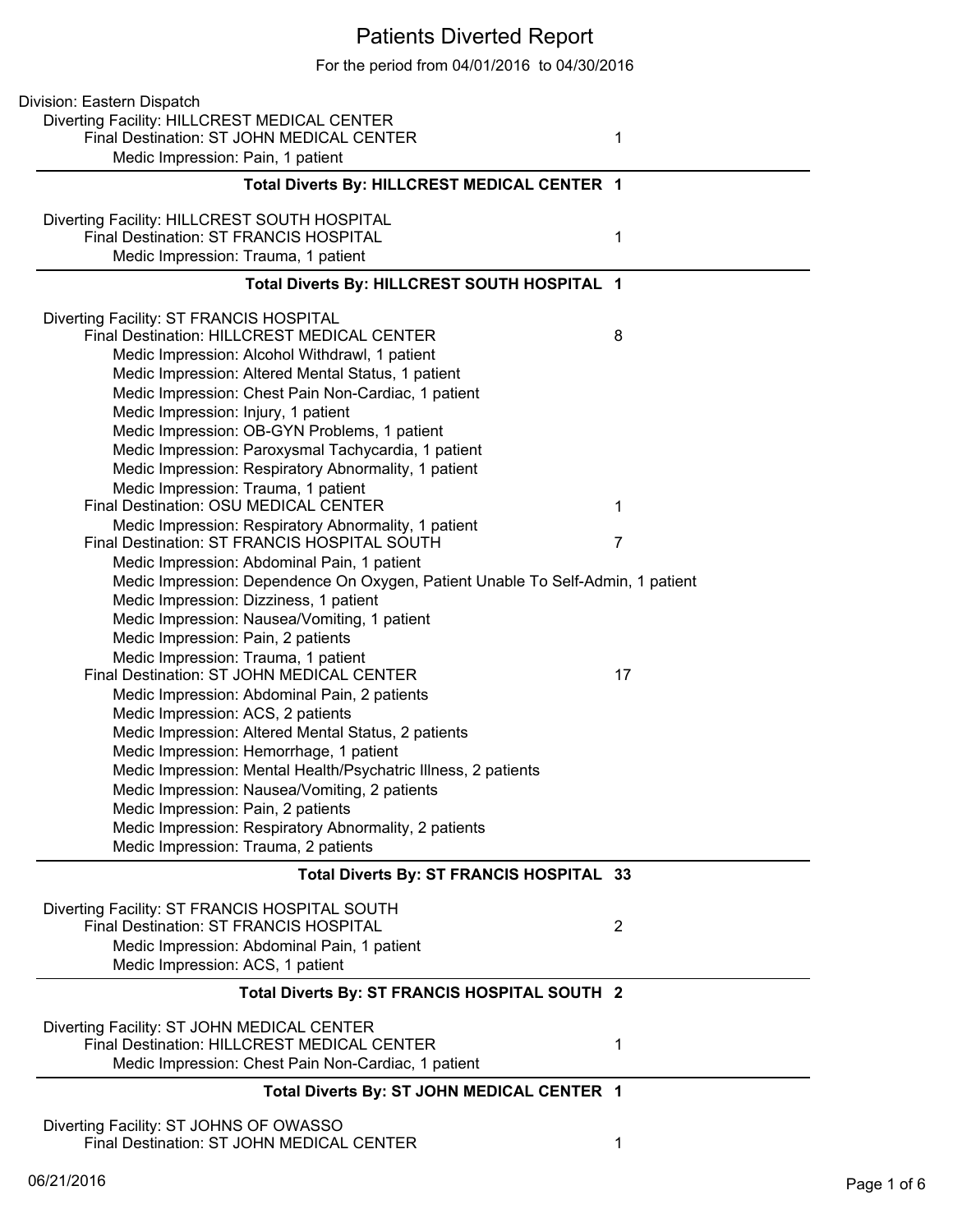**Total Diverts By: ST JOHNS OF OWASSO 1**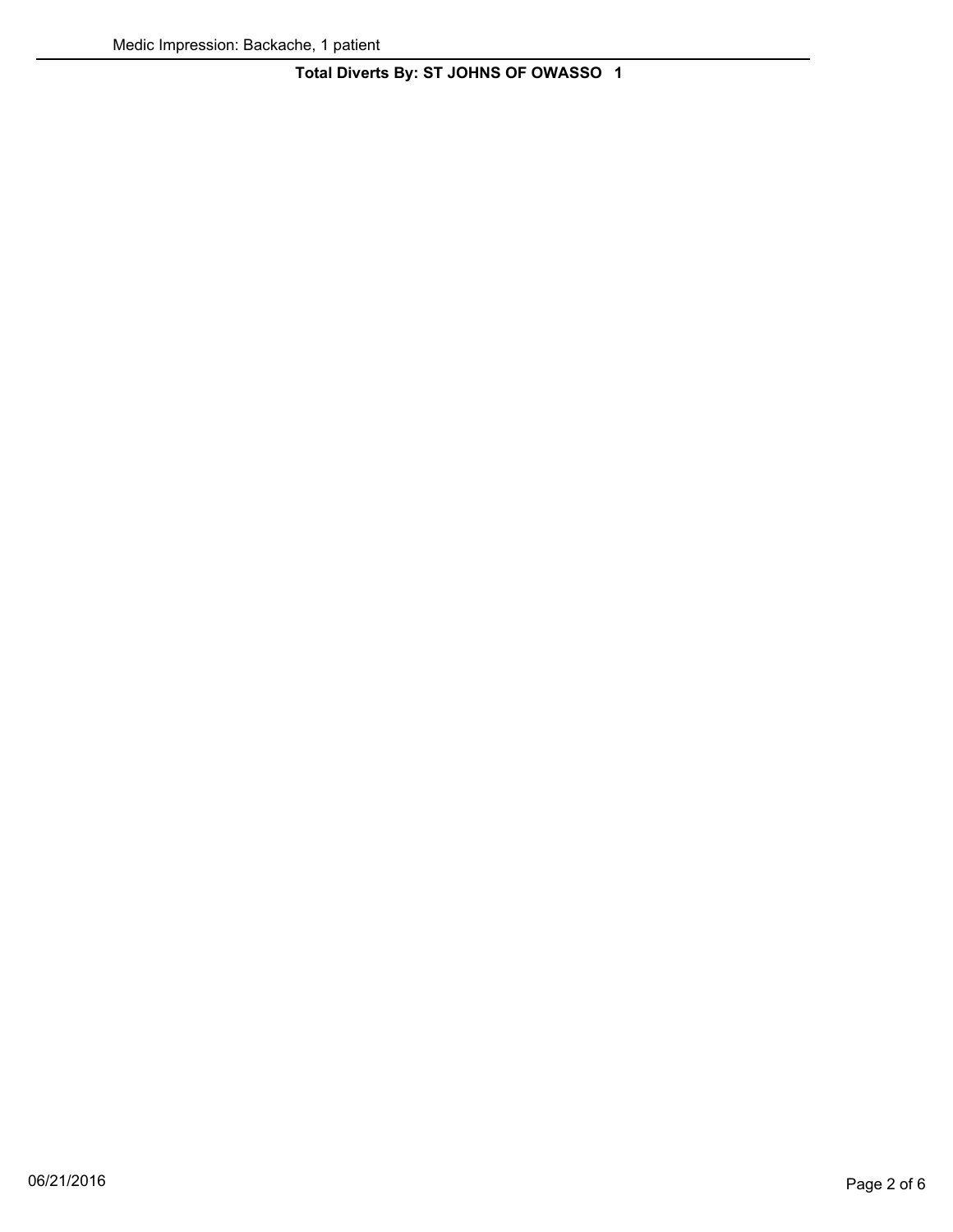| Division: Western Dispatch                                        |                |
|-------------------------------------------------------------------|----------------|
| Diverting Facility: BAPTIST INTEGRIS MEDICAL CENTER               |                |
| Final Destination: CANADIAN VALLEY INTEGRIS REGNL                 | 3              |
| Medic Impression: ACS, 1 patient                                  |                |
| Medic Impression: Backache, 1 patient                             |                |
| Medic Impression: Pain, 1 patient                                 |                |
| Final Destination: DEACONESS HOSPITAL                             | 8              |
| Medic Impression: Abdominal Pain, 1 patient                       |                |
| Medic Impression: Altered Mental Status, 1 patient                |                |
| Medic Impression: Chest Pain Non-Cardiac, 1 patient               |                |
| Medic Impression: Diabetes Mellitus Uncontrolled, 1 patient       |                |
| Medic Impression: Hemorrhage Of Gastrointestinal Tract, 1 patient |                |
| Medic Impression: Hypotension, 1 patient                          |                |
| Medic Impression: Pain, 1 patient                                 |                |
| Medic Impression: Respiratory Abnormality, 1 patient              |                |
| Final Destination: INTEGRIS MEDICAL CENTER - EDMOND               | 4              |
| Medic Impression: Chest Pain Non-Cardiac, 1 patient               |                |
| Medic Impression: Pain, 1 patient                                 |                |
| Medic Impression: Respiratory Abnormality, 1 patient              |                |
| Medic Impression: Septic Shock, 1 patient                         |                |
| Final Destination: MERCY HEALTH CENTER                            | 6              |
| Medic Impression: Abdominal Pain, 2 patients                      |                |
| Medic Impression: Alcohol Abuse, 1 patient                        |                |
| Medic Impression: Altered Mental Status, 1 patient                |                |
| Medic Impression: Syncope, 1 patient                              |                |
| Medic Impression: Trauma, 1 patient                               |                |
| Final Destination: OKLAHOMA HEART HOSPITAL                        | $\overline{2}$ |
| Medic Impression: ACS, 1 patient                                  |                |
| Medic Impression: Chest Pain Non-Cardiac, 1 patient               |                |
| Final Destination: PRESBYTERIAN TOWER-OU MEDICAL                  | 1              |
| Medic Impression: Abdominal Pain, 1 patient                       |                |
| Final Destination: SOUTHWEST INTEGRIS MEDICAL CEN                 | 3              |
| Medic Impression: Fever, 1 patient                                |                |
| Medic Impression: Respiratory Abnormality, 2 patients             |                |
| Final Destination: ST ANTHONYS HOSPITAL                           | 6              |
| Medic Impression: Abdominal Pain, 1 patient                       |                |
| Medic Impression: ACS, 1 patient                                  |                |
| Medic Impression: Backache, 1 patient                             |                |
| Medic Impression: Chest Pain Non-Cardiac, 1 patient               |                |
| Medic Impression: Syncope, 1 patient                              |                |
| Medic Impression: Wound, Disruption, 1 patient                    |                |
| Final Destination: WOMEN AND CHILDREN'S AT OU MED CENTER          | 1              |
| Medic Impression: Chest Pain Non-Cardiac, 1 patient               |                |
| Total Diverts By: BAPTIST INTEGRIS MEDICAL CENTER 34              |                |
|                                                                   |                |
| Diverting Facility: CANADIAN VALLEY INTEGRIS REGNL                |                |
| Final Destination: OKLAHOMA HEART HOSPITAL                        | 1              |
| Medic Impression: Syncope, 1 patient                              |                |
| Total Diverts By: CANADIAN VALLEY INTEGRIS REGNL 1                |                |
|                                                                   |                |
| Diverting Facility: EDMOND MEDICAL CENTER                         |                |
| Final Destination: <none></none>                                  | 1              |
| Medic Impression: Mental Health/Psychatric Illness, 1 patient     |                |
| Final Destination: WOMEN AND CHILDREN'S AT OU MED CENTER          | 2              |
| Medic Impression: Alcohol Abuse, 1 patient                        |                |
| Medic Impression: Drug Intoxication, 1 patient                    |                |

## **Total Diverts By: EDMOND MEDICAL CENTER 3**

Diverting Facility: MERCY HEALTH CENTER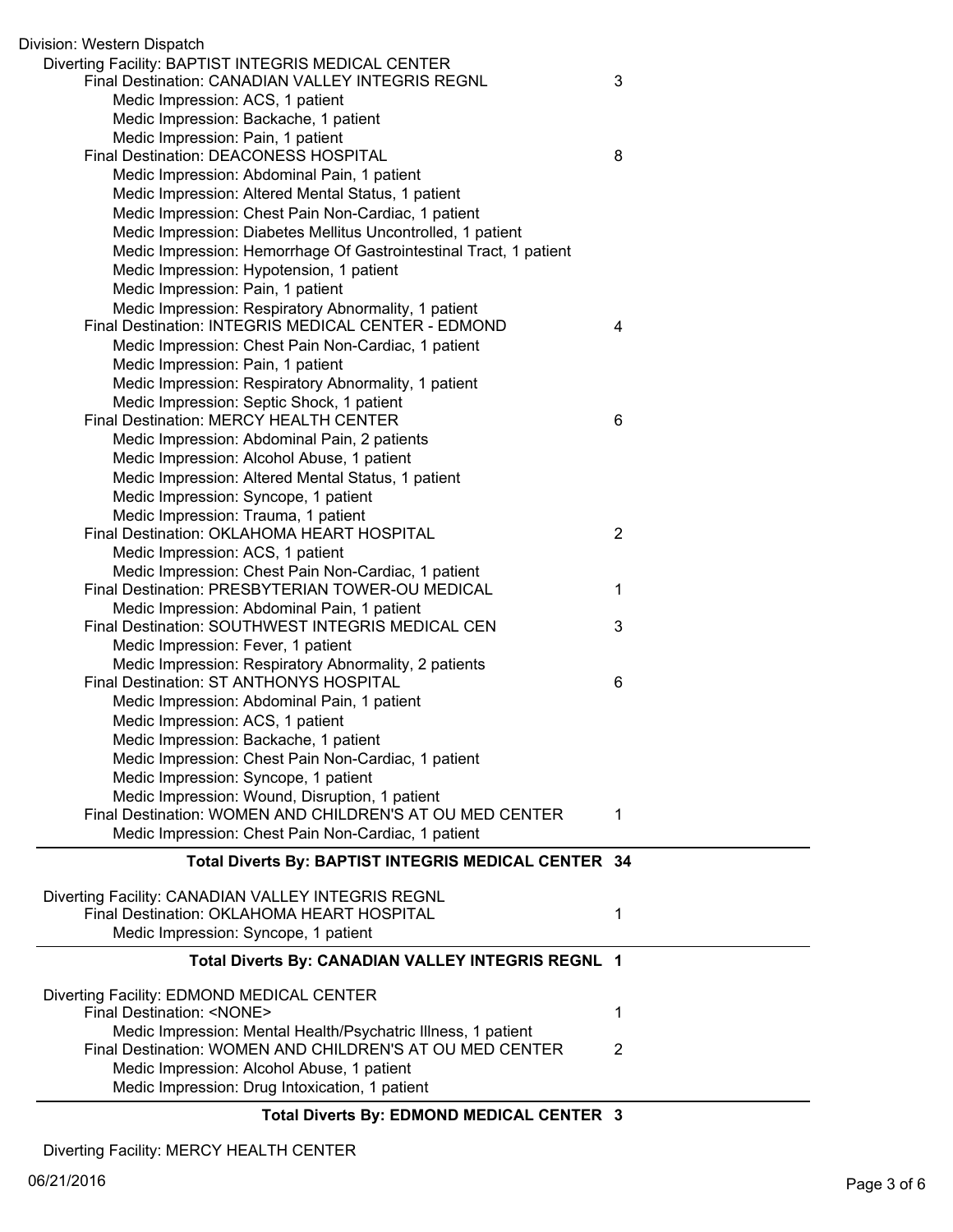| Final Destination: BAPTIST INTEGRIS MEDICAL CENTER                                                                  | 5              |
|---------------------------------------------------------------------------------------------------------------------|----------------|
| Medic Impression: Altered Mental Status, 1 patient                                                                  |                |
| Medic Impression: Anaphylatic Reaction, 1 patient                                                                   |                |
| Medic Impression: Fever, 1 patient                                                                                  |                |
| Medic Impression: Nausea/Vomiting, 1 patient                                                                        |                |
| Medic Impression: Pain, 1 patient                                                                                   |                |
| Final Destination: DEACONESS HOSPITAL                                                                               | 3              |
| Medic Impression: Dizziness, 1 patient                                                                              |                |
| Medic Impression: Mental Health/Psychatric Illness, 1 patient                                                       |                |
| Medic Impression: Pain, 1 patient                                                                                   |                |
| Final Destination: EDMOND MEDICAL CENTER                                                                            | 1              |
| Medic Impression: Backache, 1 patient                                                                               |                |
| Final Destination: OKLAHOMA HEART HOSPITAL                                                                          | $\overline{2}$ |
| Medic Impression: Chest Pain Non-Cardiac, 1 patient                                                                 |                |
| Medic Impression: Syncope, 1 patient                                                                                |                |
|                                                                                                                     |                |
| Total Diverts By: MERCY HEALTH CENTER 11                                                                            |                |
|                                                                                                                     |                |
| Diverting Facility: MIDWEST REGIONAL MEDICAL CENTER                                                                 |                |
| Final Destination: NORMAN REGIONAL HOSPITAL                                                                         | 1              |
| Medic Impression: Poisoning By Drug Or Medical Substance, 1 patient                                                 |                |
| Final Destination: PRESBYTERIAN TOWER-OU MEDICAL                                                                    | 1              |
| Medic Impression: Trauma, 1 patient                                                                                 |                |
| Final Destination: SOUTHWEST INTEGRIS MEDICAL CEN                                                                   | 1              |
| Medic Impression: Trauma, 1 patient                                                                                 |                |
| Total Diverts By: MIDWEST REGIONAL MEDICAL CENTER 3                                                                 |                |
|                                                                                                                     |                |
| Diverting Facility: NORMAN REGIONAL HEALTHPLEX                                                                      |                |
| Final Destination: NORMAN REGIONAL HOSPITAL                                                                         | 3              |
| Medic Impression: Hemorrhage, 1 patient                                                                             |                |
| Medic Impression: Mental Health/Psychatric Illness, 1 patient                                                       |                |
|                                                                                                                     |                |
|                                                                                                                     |                |
| Medic Impression: Pain, 1 patient                                                                                   |                |
| Total Diverts By: NORMAN REGIONAL HEALTHPLEX 3                                                                      |                |
|                                                                                                                     |                |
| Diverting Facility: NORMAN REGIONAL HOSPITAL                                                                        |                |
| Final Destination: NORMAN REGIONAL HEALTHPLEX                                                                       | 1              |
| Medic Impression: Pain, 1 patient                                                                                   |                |
| Final Destination: PRESBYTERIAN TOWER-OU MEDICAL                                                                    | 1.             |
| Medic Impression: Pain, 1 patient                                                                                   |                |
|                                                                                                                     |                |
| Total Diverts By: NORMAN REGIONAL HOSPITAL 2                                                                        |                |
| Diverting Facility: OKLAHOMA CITY VA HOSPITAL                                                                       |                |
| Final Destination: BAPTIST INTEGRIS MEDICAL CENTER                                                                  | 3              |
| Medic Impression: Altered Mental Status, 1 patient                                                                  |                |
|                                                                                                                     |                |
| Medic Impression: Bacterial Infection, 1 patient                                                                    |                |
| Medic Impression: Paroxysmal Tachycardia, 1 patient                                                                 | 1              |
| Final Destination: DEACONESS HOSPITAL                                                                               |                |
| Medic Impression: Chronic Airway Obstruction, 1 patient                                                             |                |
| Final Destination: MERCY HEALTH CENTER                                                                              | 4              |
| Medic Impression: Abdominal Pain, 1 patient                                                                         |                |
| Medic Impression: Altered Mental Status, 2 patients                                                                 |                |
| Medic Impression: Pain, 1 patient                                                                                   |                |
| Final Destination: MIDWEST REGIONAL MEDICAL CENTER                                                                  | 2              |
| Medic Impression: Altered Mental Status, 1 patient                                                                  |                |
| Medic Impression: Diabetes Mellitus Uncontrolled, 1 patient                                                         |                |
| Final Destination: PRESBYTERIAN TOWER-OU MEDICAL                                                                    | 5              |
| Medic Impression: Abdominal Pain, 1 patient                                                                         |                |
| Medic Impression: Chest Pain Non-Cardiac, 1 patient                                                                 |                |
| Medic Impression: Diabetes Mellitus Uncontrolled, 1 patient<br>Medic Impression: Respiratory Abnormality, 1 patient |                |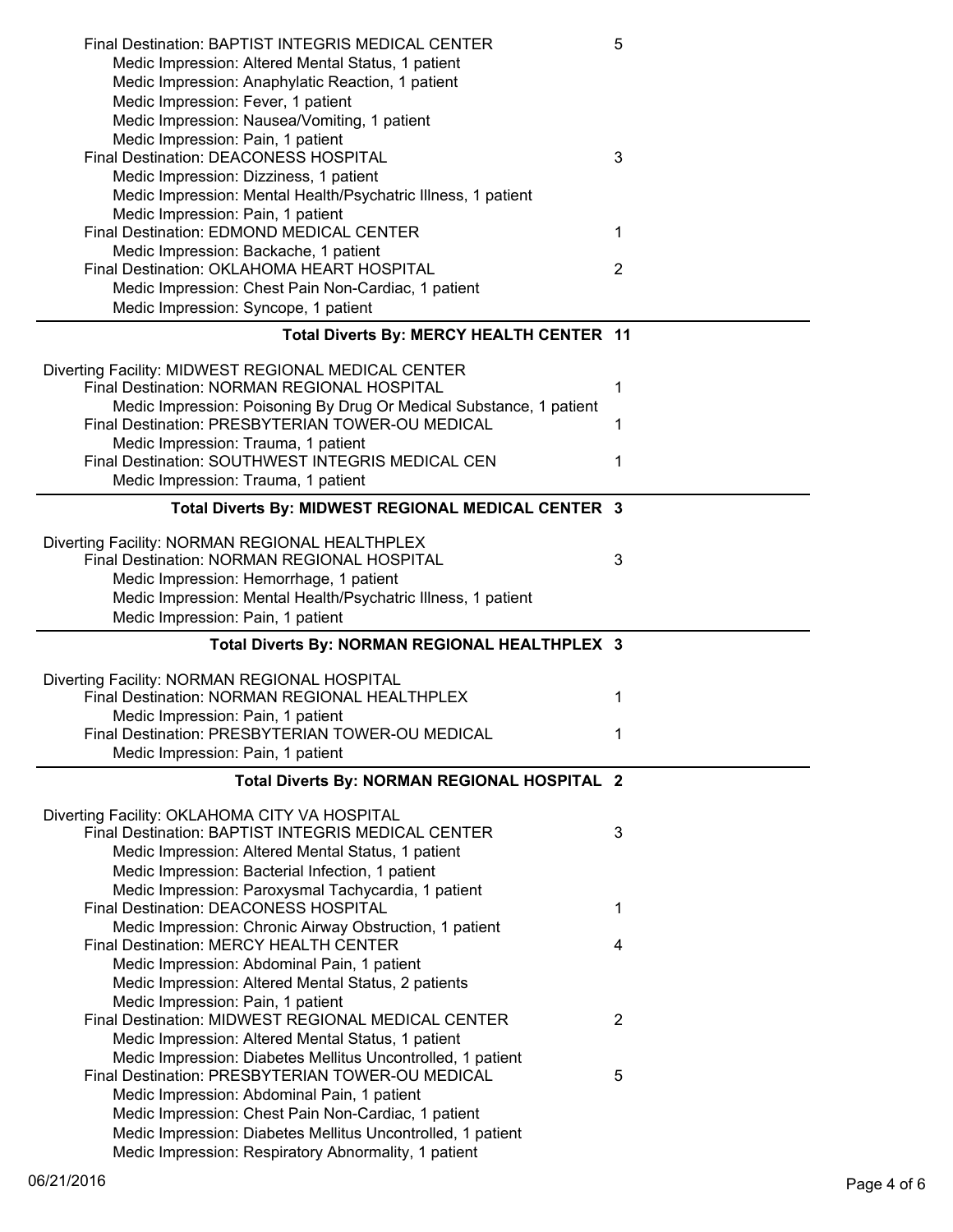| Medic Impression: Trauma, 1 patient<br>Final Destination: SOUTHWEST INTEGRIS MEDICAL CEN         | 3  |
|--------------------------------------------------------------------------------------------------|----|
|                                                                                                  |    |
| Medic Impression: Abdominal Pain, 1 patient                                                      |    |
| Medic Impression: ACS, 1 patient                                                                 |    |
| Medic Impression: Congestive Heart Failure, 1 patient<br>Final Destination: ST ANTHONYS HOSPITAL |    |
|                                                                                                  | 4  |
| Medic Impression: Mental Health/Psychatric Illness, 1 patient                                    |    |
| Medic Impression: Respiratory Abnormality, 1 patient                                             |    |
| Medic Impression: Trauma, 2 patients                                                             |    |
| Total Diverts By: OKLAHOMA CITY VA HOSPITAL 22                                                   |    |
| Diverting Facility: OKLAHOMA HEART HOSPITAL                                                      |    |
| Final Destination: MERCY HEALTH CENTER                                                           | 1  |
| Medic Impression: Hypertension, 1 patient                                                        |    |
| Final Destination: OKLAHOMA HEART HOSPITAL SOUTH                                                 | 1  |
| Medic Impression: Dizziness, 1 patient                                                           |    |
|                                                                                                  |    |
| Total Diverts By: OKLAHOMA HEART HOSPITAL 2                                                      |    |
| Diverting Facility: PRESBYTERIAN TOWER-OU MEDICAL                                                |    |
| Final Destination: BAPTIST INTEGRIS MEDICAL CENTER                                               | 3  |
| Medic Impression: Abdominal Pain, 1 patient                                                      |    |
| Medic Impression: ACS, 1 patient                                                                 |    |
| Medic Impression: Hypoglycemic Coma, 1 patient                                                   |    |
| Final Destination: DEACONESS HOSPITAL                                                            | 1  |
| Medic Impression: Pain, 1 patient                                                                |    |
| Final Destination: EDMOND MEDICAL CENTER                                                         | 3  |
| Medic Impression: Altered Mental Status, 1 patient                                               |    |
| Medic Impression: Nausea/Vomiting, 1 patient                                                     |    |
| Medic Impression: Respiratory Abnormality, 1 patient                                             |    |
| Final Destination: MERCY HEALTH CENTER                                                           | 1  |
| Medic Impression: Fever, 1 patient                                                               |    |
| Final Destination: MIDWEST REGIONAL MEDICAL CENTER                                               | 1  |
| Medic Impression: Diabetes Mellitus Uncontrolled, 1 patient                                      |    |
| Final Destination: SOUTHWEST INTEGRIS MEDICAL CEN                                                | 5  |
| Medic Impression: Abdominal Pain, 1 patient                                                      |    |
| Medic Impression: Altered Mental Status, 1 patient                                               |    |
| Medic Impression: Cardiac Arrest, 1 patient                                                      |    |
| Medic Impression: Fever, 1 patient                                                               |    |
| Medic Impression: Respiratory Abnormality, 1 patient                                             |    |
| Final Destination: ST ANTHONYS HOSPITAL                                                          | 19 |
| Medic Impression: Abdominal Pain, 1 patient                                                      |    |
| Medic Impression: Alcohol Abuse, 1 patient                                                       |    |
| Medic Impression: Bacterial Infection, 1 patient                                                 |    |
| Medic Impression: Dizziness, 1 patient                                                           |    |
| Medic Impression: Hemorrhage Of Gastrointestinal Tract, 2 patients                               |    |
| Medic Impression: Hypotension, 1 patient                                                         |    |
| Medic Impression: Injury, 1 patient                                                              |    |
| Medic Impression: Mental Health/Psychatric Illness, 1 patient                                    |    |
| Medic Impression: Pain, 2 patients                                                               |    |
| Medic Impression: Poisoning By Drug Or Medical Substance, 2 patients                             |    |
| Medic Impression: Respiratory Abnormality, 4 patients                                            |    |
| Medic Impression: Syncope, 1 patient                                                             |    |
| Medic Impression: Trauma, 1 patient                                                              |    |
| Final Destination: WOMEN AND CHILDREN'S AT OU MED CENTER                                         | 1  |
|                                                                                                  |    |
| Medic Impression: Pain, 1 patient                                                                |    |

## **Total Diverts By: PRESBYTERIAN TOWER-OU MEDICAL 34**

Diverting Facility: SOUTHWEST INTEGRIS MEDICAL CEN Final Destination: BAPTIST INTEGRIS MEDICAL CENTER 1